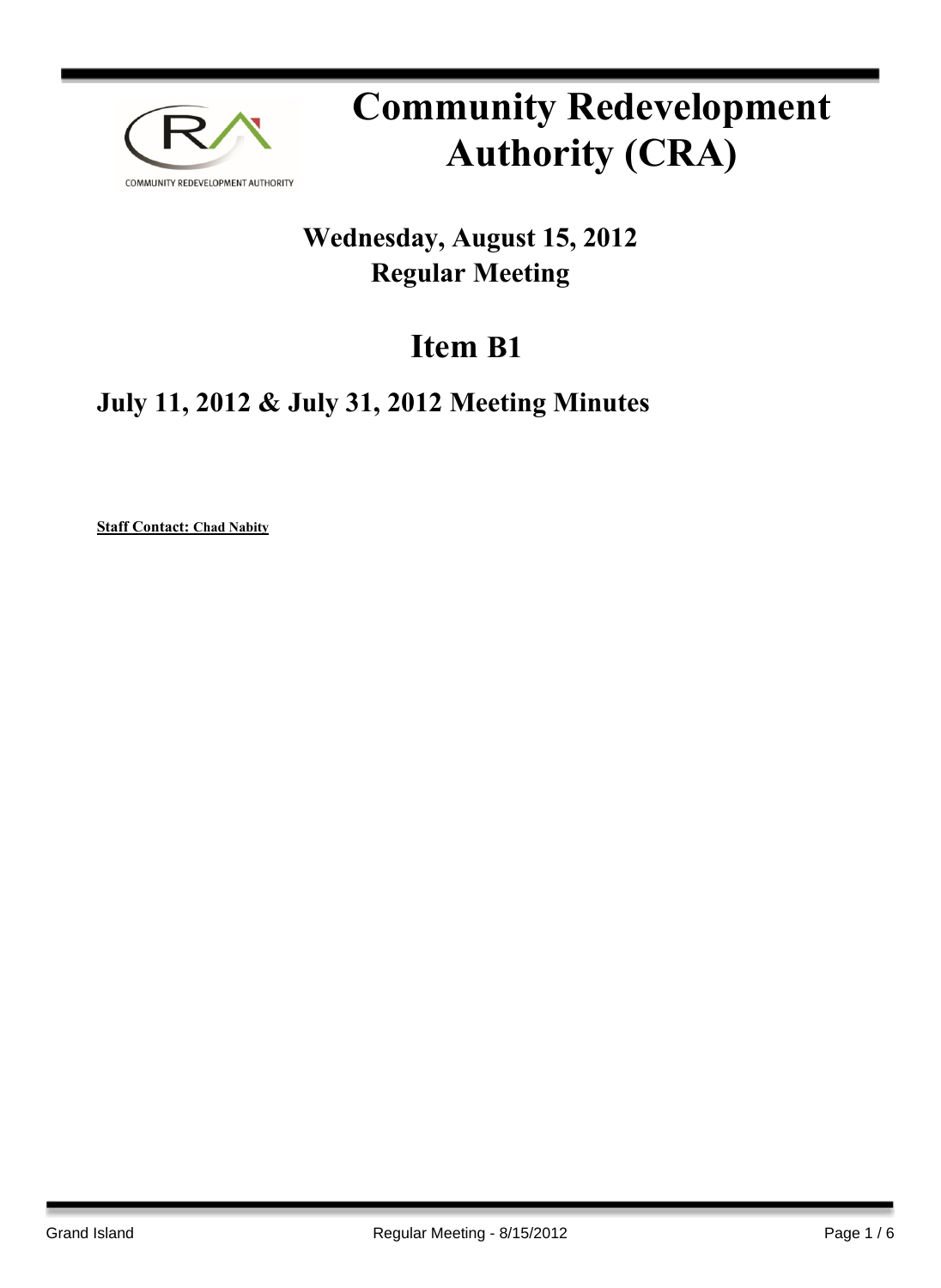#### OFFICIAL PROCEEDINGS

#### MINUTES OF COMMUNITY REDEVELOPMENT AUTHORITY MEETING OF July 11, 2012

Pursuant to due call and notice thereof, a Regular Meeting of the Community Redevelopment Authority of the City of Grand Island, Nebraska was conducted on July 11, 2012 at City Hall 100 E First Street. Notice of the meeting was given in the July 3, 2012 Grand Island Independent.

1. CALL TO ORDER. Chairman Barry Sandstrom called the meeting to order at 4:02 p.m. The following members were present: Glen Murray and Tom Gdowski. Also present were; Director, Chad Nabity; Secretary, Rose Woods; Council Liaison, Vaughn Minton; Finance Director, Jaye Monter; Legal Counsel, Duane Burns; Todd Enck, Roger Bullington (Members Michelle Fitzke and Sue Pirnie were absent).

Sandstrom stated this was a public meeting subject to the open meeting laws of the State of Nebraska. He noted that the requirements for an open meeting were posted on the wall easily accessible to anyone who would like to read through them.

- 2. APPROVAL OF MINUTES. A motion for approval of the Minutes for the June 13, 2012 meeting was made by Murray and seconded by Gdowski. Upon roll call vote all present voted aye. Motion carried unanimously.
- 3. APPROVAL OF FINANCIAL REPORTS. Monter reviewed the financial reports for the period of June 1, 2012 through June 31, 2012. Motion was made by Gdowski and seconded by Murray to approve the financial reports. Upon roll call vote, all present voted aye. Motion carried unanimously.
- 4. APPROVAL OF BILLS. The bills were reviewed by Sandstrom. Motion made by Gdowski and seconded by Murray to approve the bills in the amount of \$98,787.89. Upon roll call vote all present voted aye. Motion carried unanimously to approve the payment of bills totaling \$98,787.89.
- 5. REVIEW OF COMMITTED PROJECTS & CRA PROPERTY. Nabity reviewed the Committed Projects. Larry Fowle would be submitting a bill to the CRA next month for his micro blight study. Chief Industries is continuing their demo and cleanup of the old co-op. Fonner Park first installment has been approved for payment. All inspections have been signed off by the Grand Island Building Department. YMCA is continuing their work on the roof. The Grand Façade is almost done and will be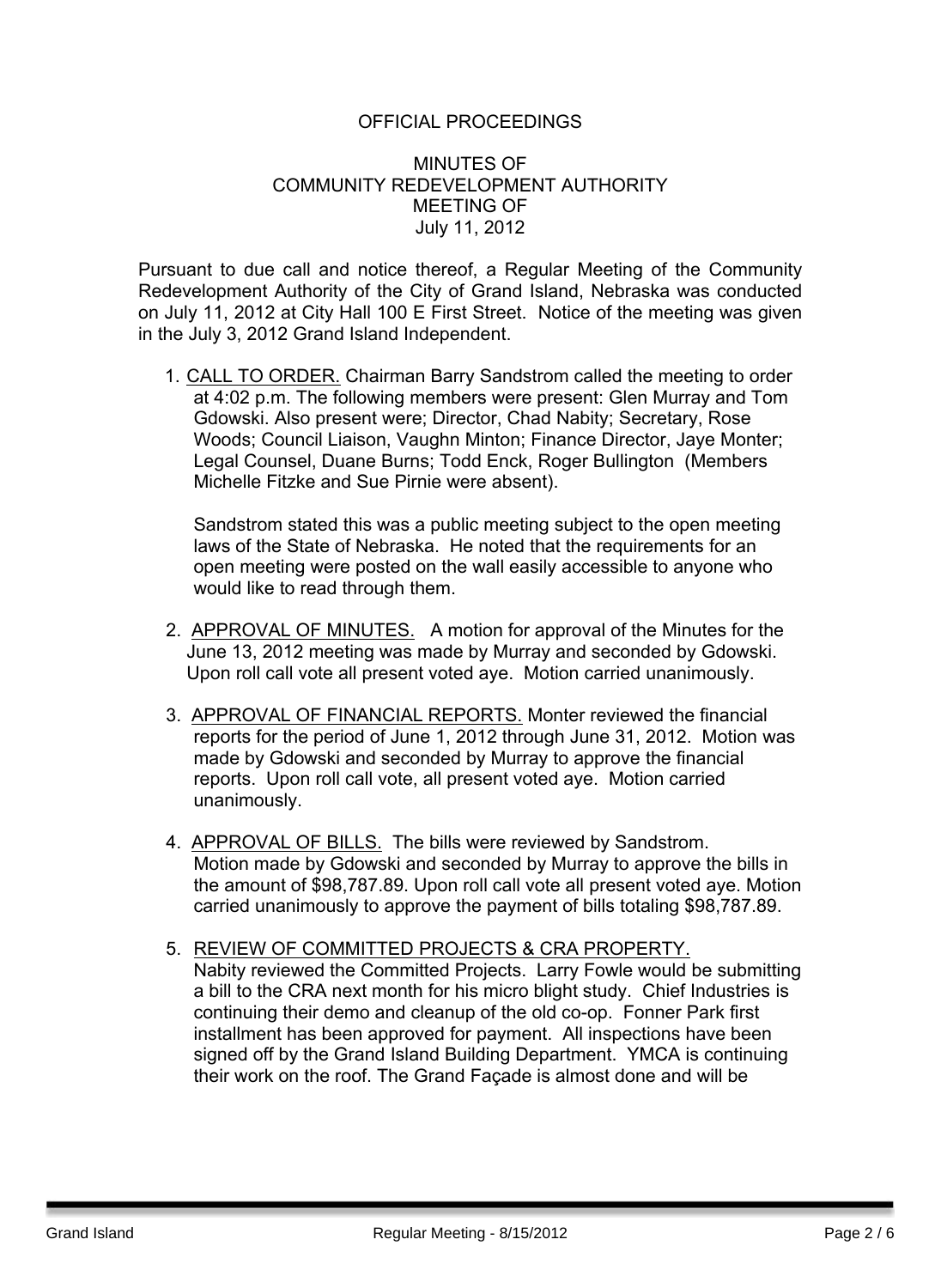sending a bill in the next few months. The Chocolate Bar is Willmar Reality is complete.

6. MEMORANDUM OF UNDERSTANDING WITH CHIEF INDUSTRIES. RE: FORMER AURORA COOP PROPERTY.

At the April CRA meeting Chief Industries was awarded a grant of \$100,000 to help pay for the demolition of the buildings on the Aurora Coop property. The CRA was interested in the possibility of getting that money back in the event that TIF is used on this property and Chief was agreeable. A Memorandum of Understanding was approved subject to negotiating minor changes. That MOU has been changed significantly, including the addition of a signature line for the Mayor (subject to Council Approval); to insure that all parties are aware of what is proposed. If the MOU is not signed the grant that CRA awarded will still be paid to Chief upon completion of the project. If the MOU is approved it does not commit the City or the CRA to using TIF for the project but it does make the costs for demolition, site clearance and the installation of public utilities that will or may occur prior to an application for TIF eligible for reimbursement. The CRA will have some possibility of getting all or a portion of the Grant for demolition back.

A motion for approval of the Memo of Understanding with Chief Industries RE: Former Aurora Coop was made by Murray and seconded by Gdowski. Upon roll call vote all present voted aye. Motion carried unanimously.

#### 7. CONSIDERATION OF RESOLUTION 138.

Consideration of a Resolution to forward a Site Specific redevelopment plan to the Hall County Regional Planning Commission for 125 N Carey Street. The CRA received a TIF application and staff has prepared a Site Specific redevelopment plan (the "Plan"), for redevelopment of an area within city limits of the City of Grand Island, Hall County, Nebraska. A MOTION to approve Resolution No. 138.

A motion for approval of Resolution No. 138 to forward the Site Specific Redevelopment Plan to the Hall County Regional Planning Commission for 125 N Carey was made by Gdowski and seconded by Murray. Upon roll call vote all present voted aye. Motion carried unanimously.

#### 8. CONSIDERATION OF RESOLUTION 139.

Consideration of a Resolution of intent to enter into a Site Specific Redevelopment Contract & Approval of related actions 30 day notice to City Council for 125 N Carey Street. A MOTION to approve Resolution No. 139.

A motion for approval of Resolution No. 139 to forward the Site Specific Redevelopment Plan to the City Council for 125 N Carey was made by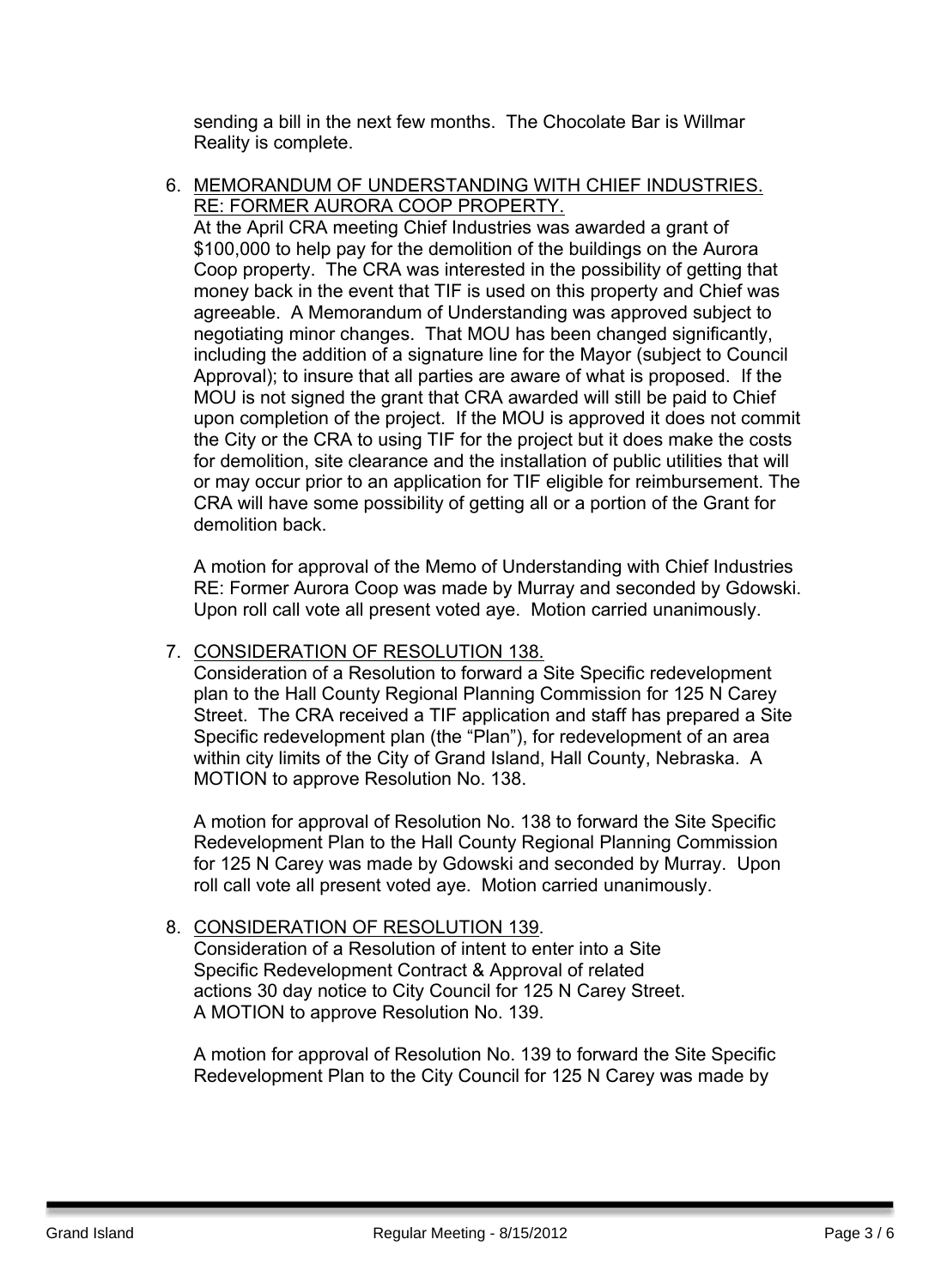Gdowski and seconded by Murray. Upon roll call vote all present voted aye. Motion carried unanimously.

- 9. DISCUSSION ABOUT OLD CITY HALL. There was no discussion with PROCON. They needed to submit a formal letter to the CRA to discuss the possible sale of the Old City Hall 3<sup>rd</sup> Floor.
- 10.BUDGET

Review of 2012-2013 Budget. Monter reviewed the budget numbers. The budget will be cleaned up and brought forth at the next meeting.

- 11.DIRECTORS REPORT. There will be two blight studies.
- 12. ADJOURNMENT. Sandstrom adjourned the meeting at 4:55 p.m.

The next meeting is scheduled for July 31, 2012 at 4:00 p.m.

 Respectfully submitted Chad Nabity **Director**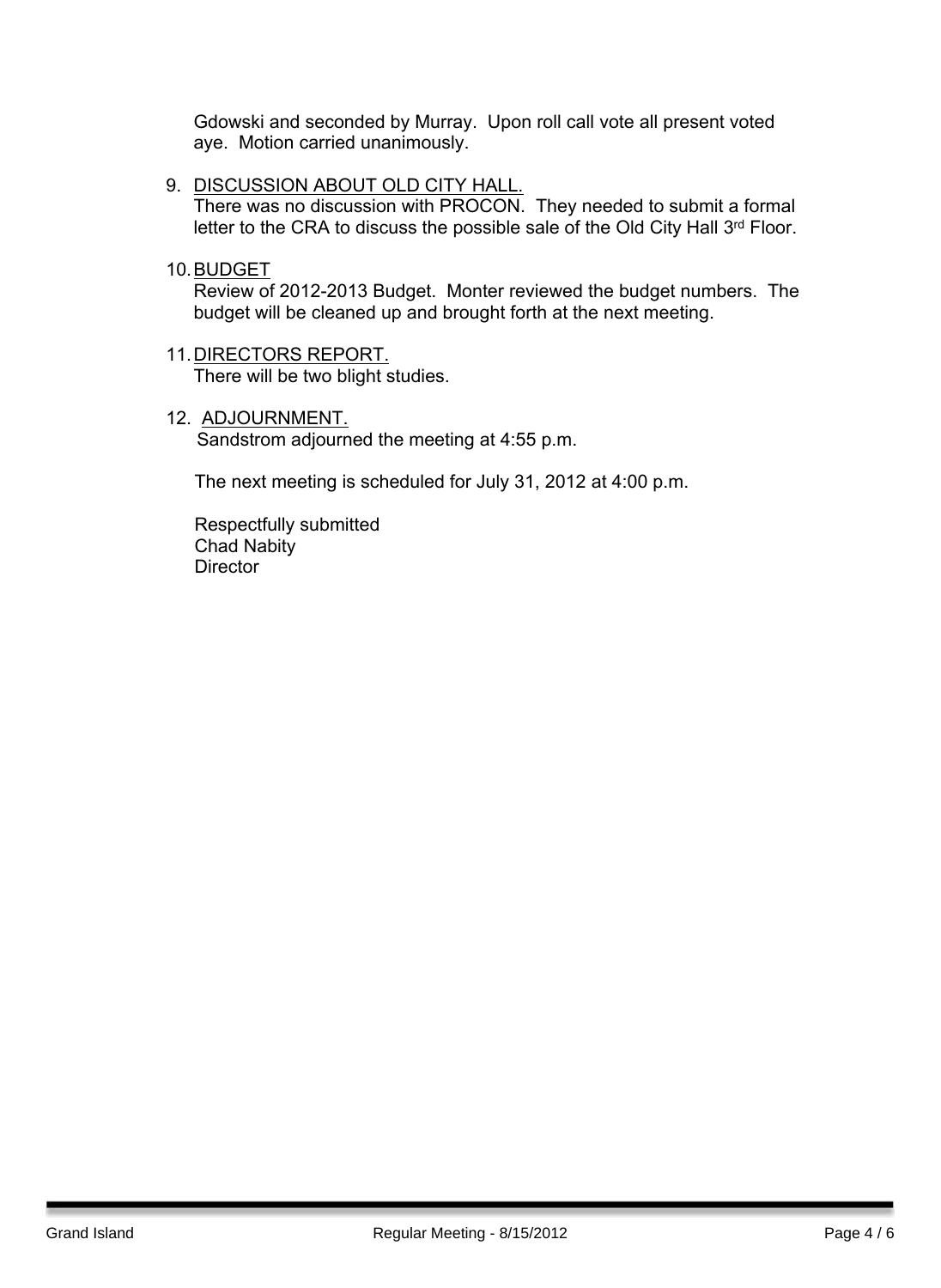#### OFFICIAL PROCEEDINGS

#### MINUTES OF COMMUNITY REDEVELOPMENT AUTHORITY MEETING OF July 31, 2012

Pursuant to due call and notice thereof, a Regular Meeting of the Community Redevelopment Authority of the City of Grand Island, Nebraska was conducted on July 31, 2012 at City Hall 100 E First Street. Notice of the meeting was given in the July 24, 2012 Grand Island Independent.

1. CALL TO ORDER. Chairman Barry Sandstrom called the meeting to order at 4:05 p.m. The following members were present: Sue Pirnie, Glen Murray and Tom Gdowski. Also present were; Director, Chad Nabity; Secretary, Rose Woods; Council Liaison, Vaughn Minton; Finance Director, Jaye Monter; Legal Counsel, Duane Burns; KC Hehnke, Bruce (Member Michelle Fitzke was absent).

Sandstrom stated this was a public meeting subject to the open meeting laws of the State of Nebraska. He noted that the requirements for an open meeting were posted on the wall easily accessible to anyone who would like to read through them.

- 2. APPROVAL OF MINUTES. This was pulled from the Agenda as minutes were not provided in the packets which were mailed out. Meeting minutes from July 11, 2012 and July 31, 2012 will be approved at the August 15, 2012 meeting.
- 3. CONSIDERATION OF RESOLUTION 140.

Consideration of a Resolution to forward a Site Specific redevelopment plan to the Hall County Regional Planning Commission for 2300 N Webb Road. The CRA received a TIF application and staff has prepared a Site Specific redevelopment plan (the "Plan"), for redevelopment of an area within city limits of the City of Grand Island, Hall County, Nebraska.

Nabity and Bruce Shriner both briefly spoke about the purpose of the TIF request for 2300 N Webb Road.

A motion for approval of Resolution No. 140 to forward the Site Specific Redevelopment Plan to the Hall County Regional Planning Commission for 2300 N Webb Road was made by Murray and seconded by Pirnie. Upon roll call vote all present voted aye. Motion carried unanimously.

4. CONSIDERATION OF RESOLUTION 141.